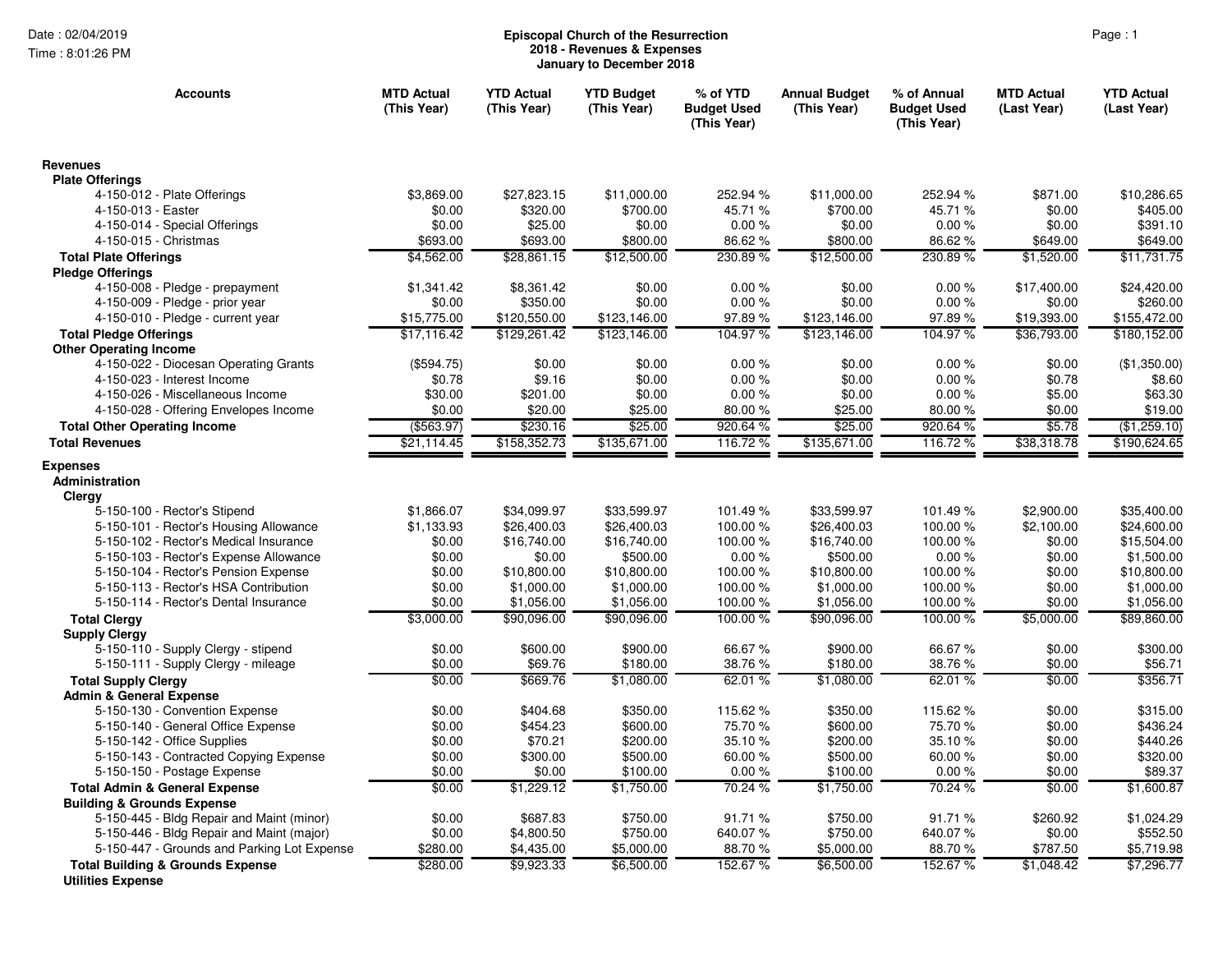Time : 8:01:26 PM

## Page : 2 **Episcopal Church of the Resurrection 2018 - Revenues & Expenses January to December 2018**

| <b>Accounts</b>                                                        | <b>MTD Actual</b><br>(This Year) | <b>YTD Actual</b><br>(This Year) | <b>YTD Budget</b><br>(This Year) | % of YTD<br><b>Budget Used</b><br>(This Year) | <b>Annual Budget</b><br>(This Year) | % of Annual<br><b>Budget Used</b><br>(This Year) | <b>MTD Actual</b><br>(Last Year) | <b>YTD Actual</b><br>(Last Year) |
|------------------------------------------------------------------------|----------------------------------|----------------------------------|----------------------------------|-----------------------------------------------|-------------------------------------|--------------------------------------------------|----------------------------------|----------------------------------|
| 5-150-416 - Electric Expense                                           | \$260.21                         | \$4,251.23                       | \$4,500.00                       | 94.47 %                                       | \$4,500.00                          | 94.47 %                                          | \$518.74                         | \$4,074.40                       |
| 5-150-417 - Gas Expense                                                | \$229.89                         | \$1,768.58                       | \$1,700.00                       | 104.03%                                       | \$1,700.00                          | 104.03%                                          | \$168.35                         | \$1,463.59                       |
| 5-150-418 - Water Expense                                              | \$37.55                          | \$624.47                         | \$550.00                         | 113.54 %                                      | \$550.00                            | 113.54 %                                         | \$44.54                          | \$541.10                         |
| 5-150-419 - Trash Expense                                              | \$0.00                           | \$240.00                         | \$240.00                         | 100.00 %                                      | \$240.00                            | 100.00 %                                         | \$0.00                           | \$240.00                         |
| 5-150-420 - Telephone Expense - local                                  | \$36.32                          | \$432.76                         | \$445.00                         | 97.25 %                                       | \$445.00                            | 97.25 %                                          | \$36.04                          | \$464.29                         |
| 5-150-421 - Telephone Expense - long distance                          | \$0.00                           | \$0.00                           | \$0.00                           | 0.00%                                         | \$0.00                              | 0.00%                                            | \$0.00                           | \$137.41                         |
| 5-150-422 - Internet Service (DSL)                                     | \$40.61                          | \$487.18                         | \$490.00                         | 99.42 %                                       | \$490.00                            | 99.42%                                           | \$40.54                          | \$480.03                         |
| <b>Total Utilities Expense</b>                                         | \$604.58                         | \$7,804.22                       | \$7,925.00                       | 98.48%                                        | \$7,925.00                          | 98.48%                                           | \$808.21                         | \$7,400.82                       |
| <b>Total Administration</b>                                            | \$3,884.58                       | \$109.722.43                     | \$107,351.00                     | 102.21 %                                      | \$107,351.00                        | 102.21%                                          | \$6,856.63                       | \$106,515.17                     |
| <b>Christian Education</b>                                             |                                  |                                  |                                  |                                               |                                     |                                                  |                                  |                                  |
| 5-150-205 - Adult Education Expense                                    | \$0.00                           | \$874.30                         | \$350.00                         | 249.80%                                       | \$350.00                            | 249.80 %                                         | \$53.49                          | \$661.79                         |
| 5-150-206 - Church School Expense                                      | \$75.36                          | \$1,507.10                       | \$1,500.00                       | 100.47%                                       | \$1,500.00                          | 100.47%                                          | \$150.71                         | \$1,564.59                       |
| 5-150-208 - Tract Rack / Day-by-Day Expense                            | \$0.00                           | \$246.50                         | \$130.00                         | 189.62%                                       | \$130.00                            | 189.62%                                          | \$0.00                           | \$99.25                          |
| <b>Total Christian Education</b><br>Evangelism                         | \$75.36                          | \$2,627.90                       | \$1,980.00                       | 132.72%                                       | \$1,980.00                          | 132.72 %                                         | \$204.20                         | \$2,325.63                       |
| 5-150-310 - Apportionment Expense                                      | \$832.65                         | \$9,999.28                       | \$10,000.00                      | 99.99 %                                       | \$10,000.00                         | 99.99 %                                          | \$1,787.63                       | \$14,621.00                      |
| <b>Total Evangelism</b>                                                | \$832.65                         | \$9,999.28                       | \$10,000.00                      | 99.99%                                        | \$10,000.00                         | 99.99%                                           | \$1,787.63                       | \$14,621.00                      |
| <b>Parish Life</b>                                                     |                                  |                                  |                                  |                                               |                                     |                                                  |                                  |                                  |
| <b>Insurance Expense</b>                                               |                                  |                                  |                                  |                                               |                                     |                                                  |                                  |                                  |
| 5-150-440 - Property & Casualty Insurance                              | \$0.00                           | \$5,425.00                       | \$5,425.00                       | 100.00 %                                      | \$5,425.00                          | 100.00 %                                         | \$1,356.25                       | \$5,398.55                       |
| 5-150-442 - Workers Comp Insurance                                     | \$0.00                           | \$224.00                         | \$250.00                         | 89.60 %                                       | \$250.00                            | 89.60%                                           | \$0.00                           | \$189.00                         |
| <b>Total Insurance Expense</b>                                         | \$0.00                           | \$5,649.00                       | \$5,675.00                       | 99.54 %                                       | \$5,675.00                          | 99.54 %                                          | \$1,356.25                       | \$5,587.55                       |
| <b>Other Parish Life</b><br>5-150-415 - Sexton/Cleaning Expense        | \$500.00                         | \$7,625.00                       | \$7,625.00                       | 100.00 %                                      | \$7,625.00                          | 100.00 %                                         | \$0.00                           | \$5,500.00                       |
| 5-150-425 - Hospitality Expense                                        | \$111.00                         | \$398.71                         | \$200.00                         | 199.36%                                       | \$200.00                            | 199.36%                                          | \$73.04                          | \$73.04                          |
| 5-150-430 - Pastoral Care/Flowers                                      | \$0.00                           | \$87.08                          | \$100.00                         | 87.08%                                        | \$100.00                            | 87.08%                                           | \$0.00                           | \$0.00                           |
| <b>Total Other Parish Life</b>                                         | \$611.00                         | \$8,110.79                       | \$7,925.00                       | 102.34 %                                      | \$7,925.00                          | 102.34 %                                         | \$73.04                          | \$5,573.04                       |
| <b>Total Parish Life</b>                                               | \$611.00                         | \$13.759.79                      | \$13,600.00                      | 101.17%                                       | \$13,600.00                         | 101.17%                                          | \$1,429.29                       | \$11.160.59                      |
| Prayer & Worship<br><b>Music</b>                                       |                                  |                                  |                                  |                                               |                                     |                                                  |                                  |                                  |
| 5-150-518 - Musician Expense                                           | \$0.00                           | \$6,370.00                       | \$7,500.00                       | 84.93%                                        | \$7,500.00                          | 84.93%                                           | \$700.00                         | \$7,275.00                       |
| 5-150-519 - Substitute Organist Expense                                | \$0.00                           | \$125.00                         | \$300.00                         | 41.67%                                        | \$300.00                            | 41.67%                                           | \$0.00                           | \$200.00                         |
| 5-150-520 - Music Director Wages                                       | \$1,840.83                       | \$13,983.87                      | \$13,500.00                      | 103.58%                                       | \$13,500.00                         | 103.58%                                          | \$1,334.87                       | \$13,477.91                      |
| 5-150-521 - Music Expense                                              | \$139.00                         | \$324.00                         | \$500.00                         | 64.80%                                        | \$500.00                            | 64.80 %                                          | \$139.00                         | \$444.00                         |
| 5-150-522 - Organ Expense                                              | \$0.00                           | \$791.97                         | \$200.00                         | 395.98 %                                      | \$200.00                            | 395.98 %                                         | \$0.00                           | \$200.00                         |
| <b>Total Music</b><br>Worship                                          | \$1,979.83                       | \$21,594.84                      | \$22,000.00                      | 98.16%                                        | \$22,000.00                         | 98.16%                                           | \$2,173.87                       | \$21,596.91                      |
| 5-150-515 - Altar Supply Expense                                       | \$200.25                         | \$854.13                         | \$800.00                         | 106.77 %                                      | \$800.00                            | 106.77%                                          | \$429.70                         | \$879.88                         |
| 5-150-516 - Liturgical Supply Expense                                  | \$0.00                           | \$692.24                         | \$500.00                         | 138.45 %                                      | \$500.00                            | 138.45 %                                         | \$132.00                         | \$505.75                         |
| 5-150-523 - Nursery Expense                                            | \$59.21                          | \$855.82                         | \$1,000.00                       | 85.58%                                        | \$1,000.00                          | 85.58 %                                          | \$48.44                          | \$871.98                         |
| 5-150-524 - Acolyte Expense                                            | \$0.00                           | \$0.00                           | \$0.00                           | 0.00%                                         | \$0.00                              | 0.00%                                            | \$0.00                           | \$30.50                          |
| <b>Total Worship</b>                                                   | \$259.46                         | \$2,402.19                       | \$2,300.00                       | 104.44 %                                      | \$2,300.00                          | 104.44 %                                         | \$610.14                         | \$2,288.11                       |
| <b>Total Prayer &amp; Worship</b><br><b>Stewardship</b>                | \$2,239.29                       | \$23,997.03                      | \$24,300.00                      | 98.75%                                        | \$24,300.00                         | 98.75 %                                          | \$2,784.01                       | \$23,885.02                      |
| 5-150-611 - Stewardship Expense                                        | \$0.00                           | \$0.00                           | \$50.00                          | 0.00%                                         | \$50.00                             | 0.00%                                            | \$0.00                           | \$0.00                           |
| <b>Treasurer Expense</b>                                               | \$0.00                           | \$177.92                         | \$50.00                          | 355.84 %                                      | \$50.00                             | 355.84 %                                         | \$0.00                           | \$0.00                           |
| 5-150-612 - Treasurer Expense<br>5-150-613 - Offering Envelope Expense | \$0.00                           | \$73.68                          | \$75.00                          | 98.24 %                                       | \$75.00                             | 98.24 %                                          | \$0.00                           | \$77.62                          |